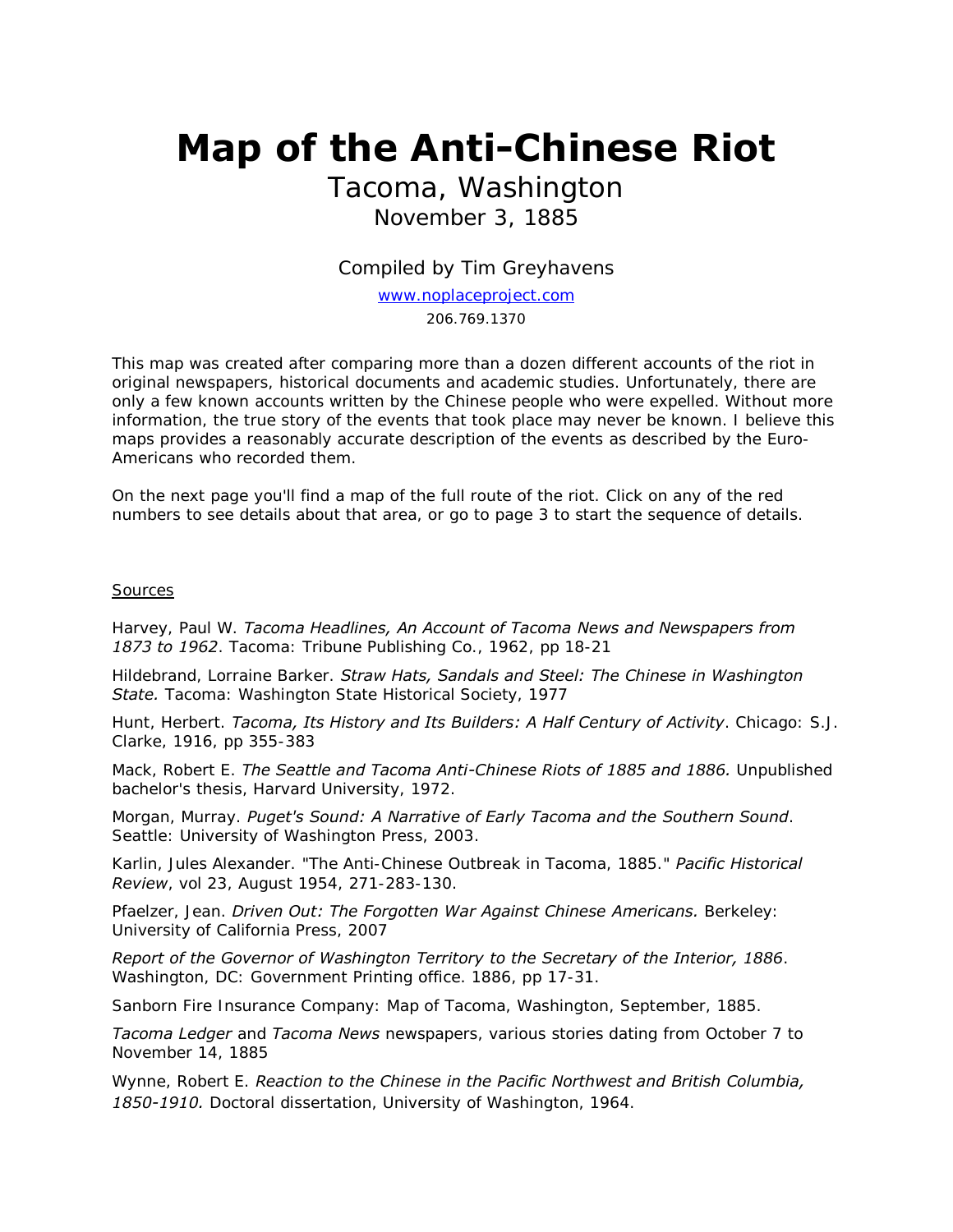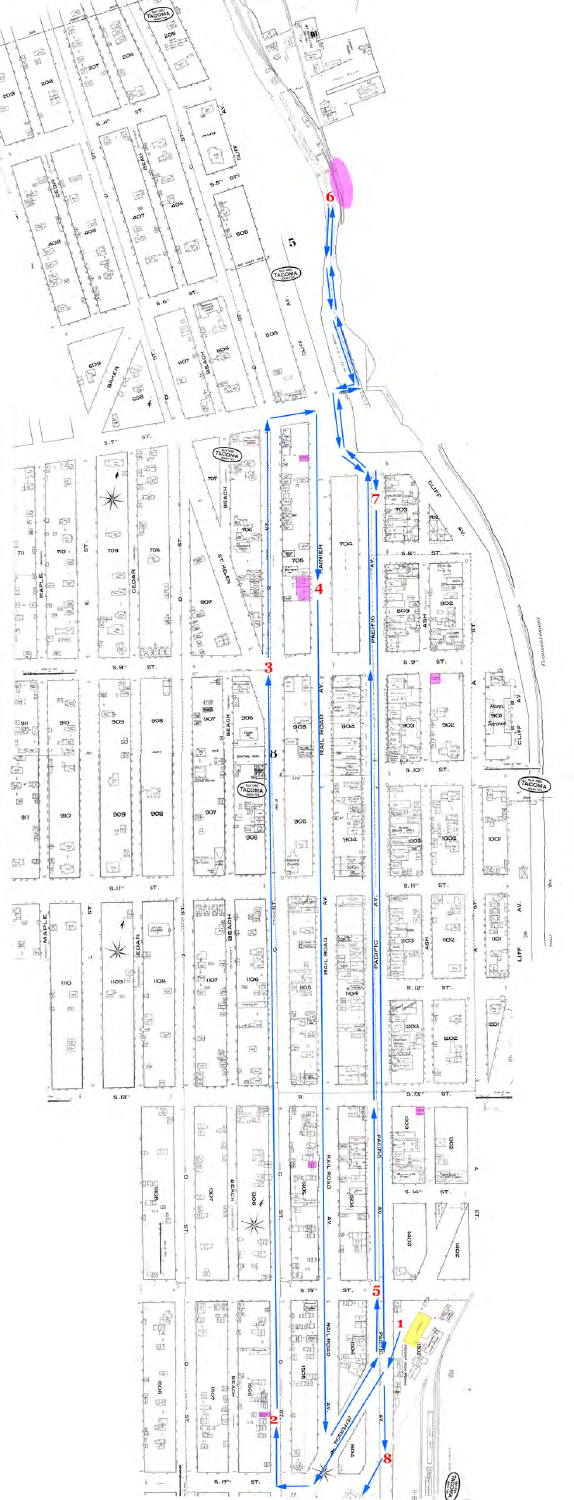

- 1. At 9:30 in the morning the whistle sounded at the Lister Foundry (marked in yellow on the map), and the workers filed out to assemble in the street. Other factories nearby followed suit. One or more organizers (there is no record of specific individuals) began to energize the crowd, and soon they were ready to take action.
- 2. A horde estimated at 200-300 marched up the hill to the nearest Chinese-owned business, a laundry near the corner of  $17<sup>th</sup>$  and C (now known as Broadway). The laundry owners were told to pack their belongings and be ready to leave by 1:30 that afternoon. The crowd moved on up the street to the next Chinese-owned store.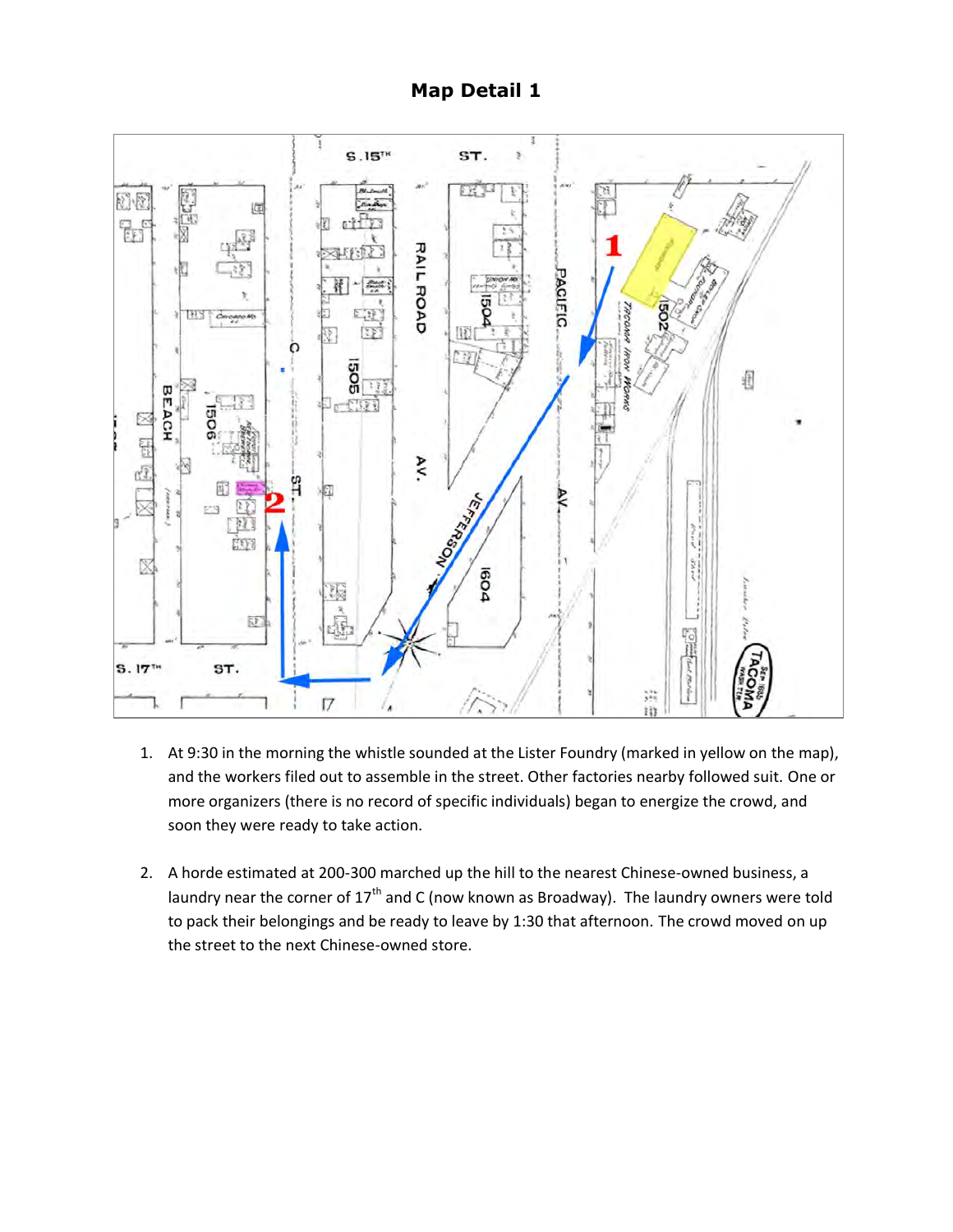

- 3. The crowd marched up C Street in the general direction of "Little Canton". At the intersection of 9<sup>th</sup> and C they were met by Mayor Jacob Weisbach and Sheriff Lewis Byrd. According to one account, when the Mayor asked what the men were doing they replied that they were just going to count the number of Chinese people in the city. After assuring the Mayor they would not hurt anyone, they were allowed to continue on their way.
- 4. They marched up C Street to  $7<sup>th</sup>$ , turned down toward the waterfront, then walked south on Railroad Street (now known as Commerce.) They stopped at several Chinese-owned shops on Railroad Street. By this time the crowd had grown violent, and they "broke forcibly into the houses, smashing in doors and breaking in windows..[and] dragging and kicking the Chinese out of the houses." (Morgan)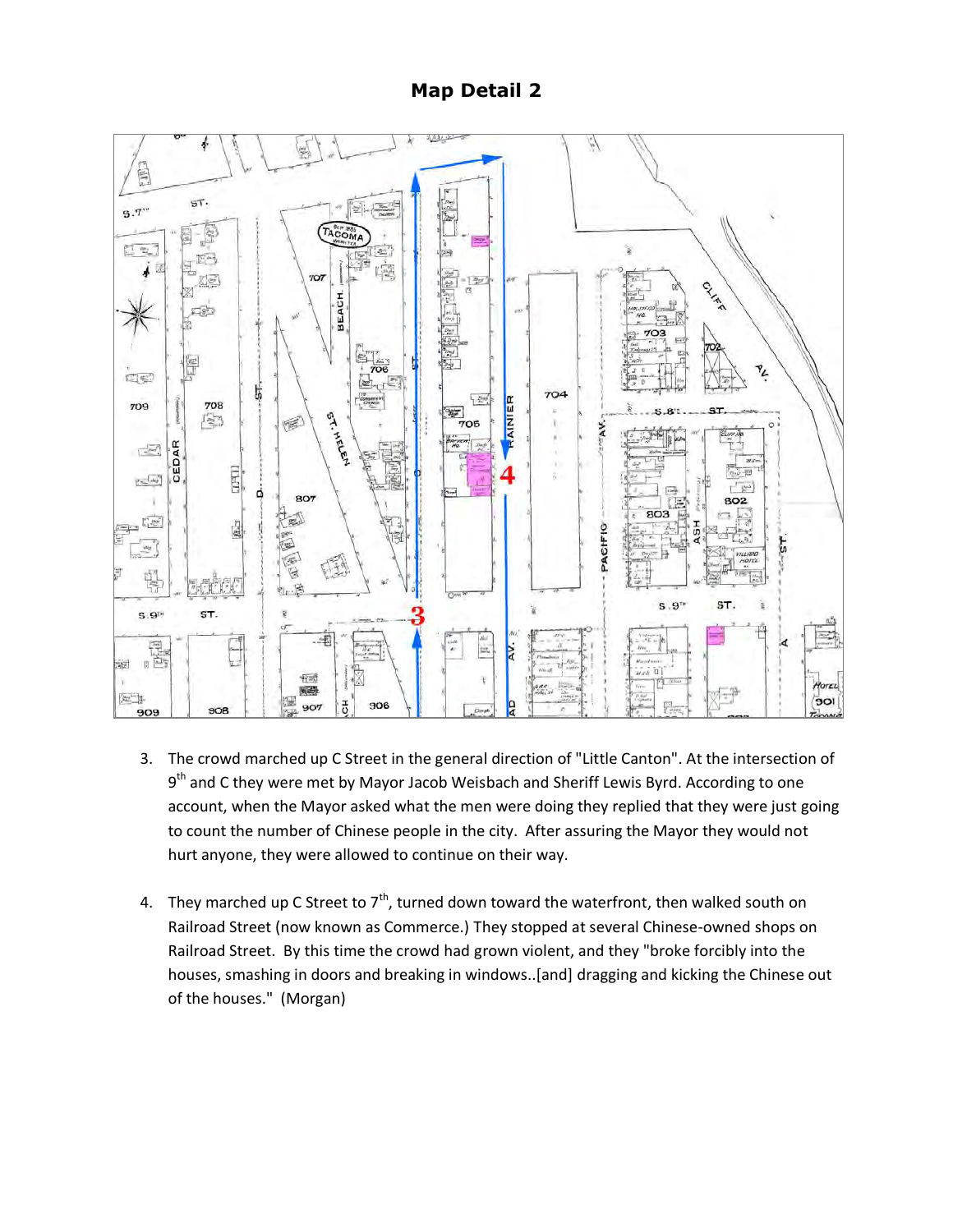## **Map Detail 3**



5. After marching back down Railroad Street the crowd turned downhill, then started up Pacific Avenue. At 15<sup>th</sup> and Pacific they met their first resistance. Several homeowners in the area refused to let the mob take their Chinese servants. It was reported that Mrs. Byron Young, the widow of a former sheriff, met the crowd with a shotgun and said "You want China Joe? All Right, come and get him. But before you get him, you get this." (Morgan)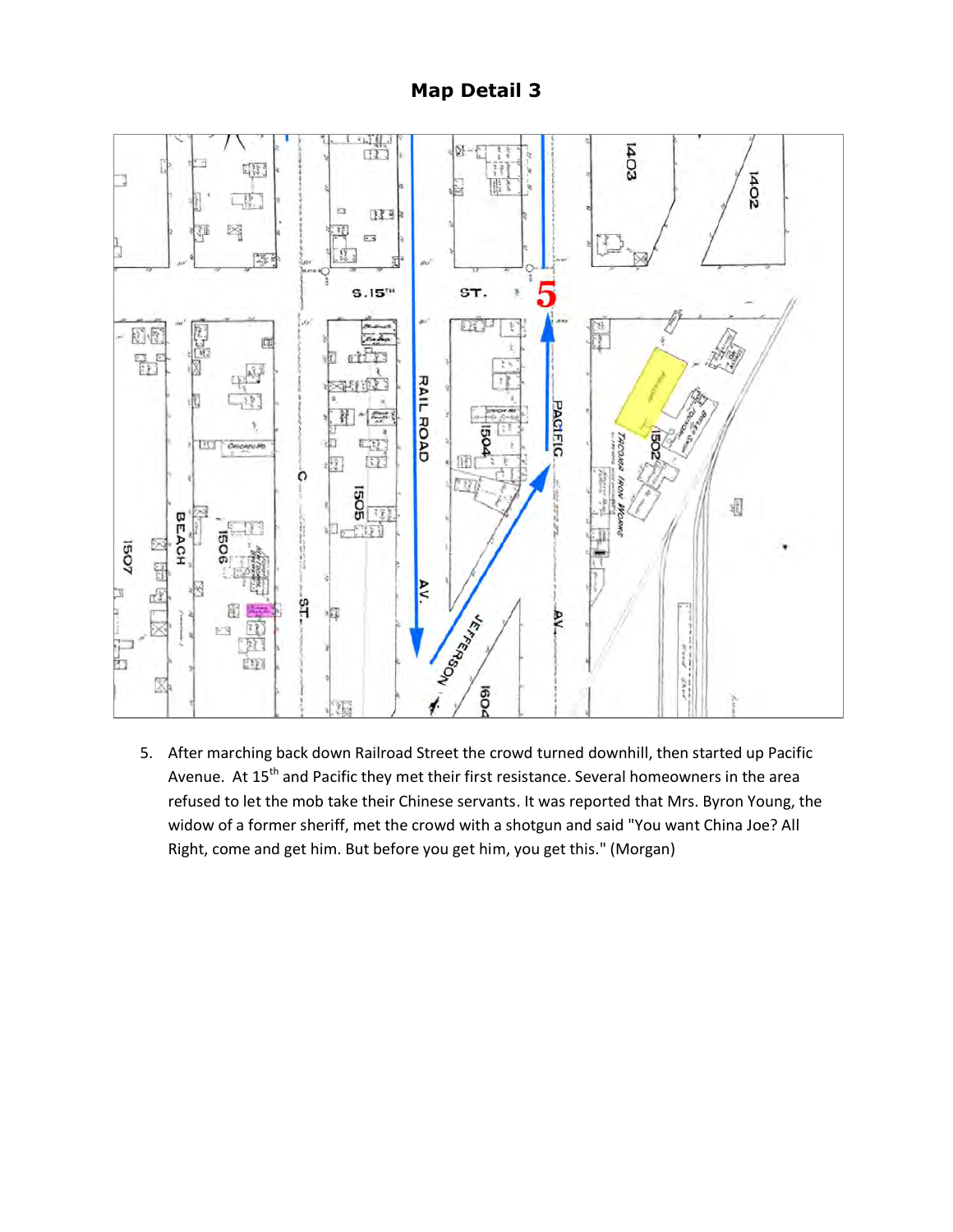

6. The rioters, now led by the Mayor, continued up Pacific to  $7<sup>th</sup>$ . They took the stairs that then led down the steep bank to the waterfront and marched along the plank walk to the main Chinese community that was known throughout the town as "Little Canton". It was about noon when they told the Chinese who were there to pack their goods and prepare to leave town. If no one was home they broke in and ransacked the place, taking anything of value and destroying much of what they left behind.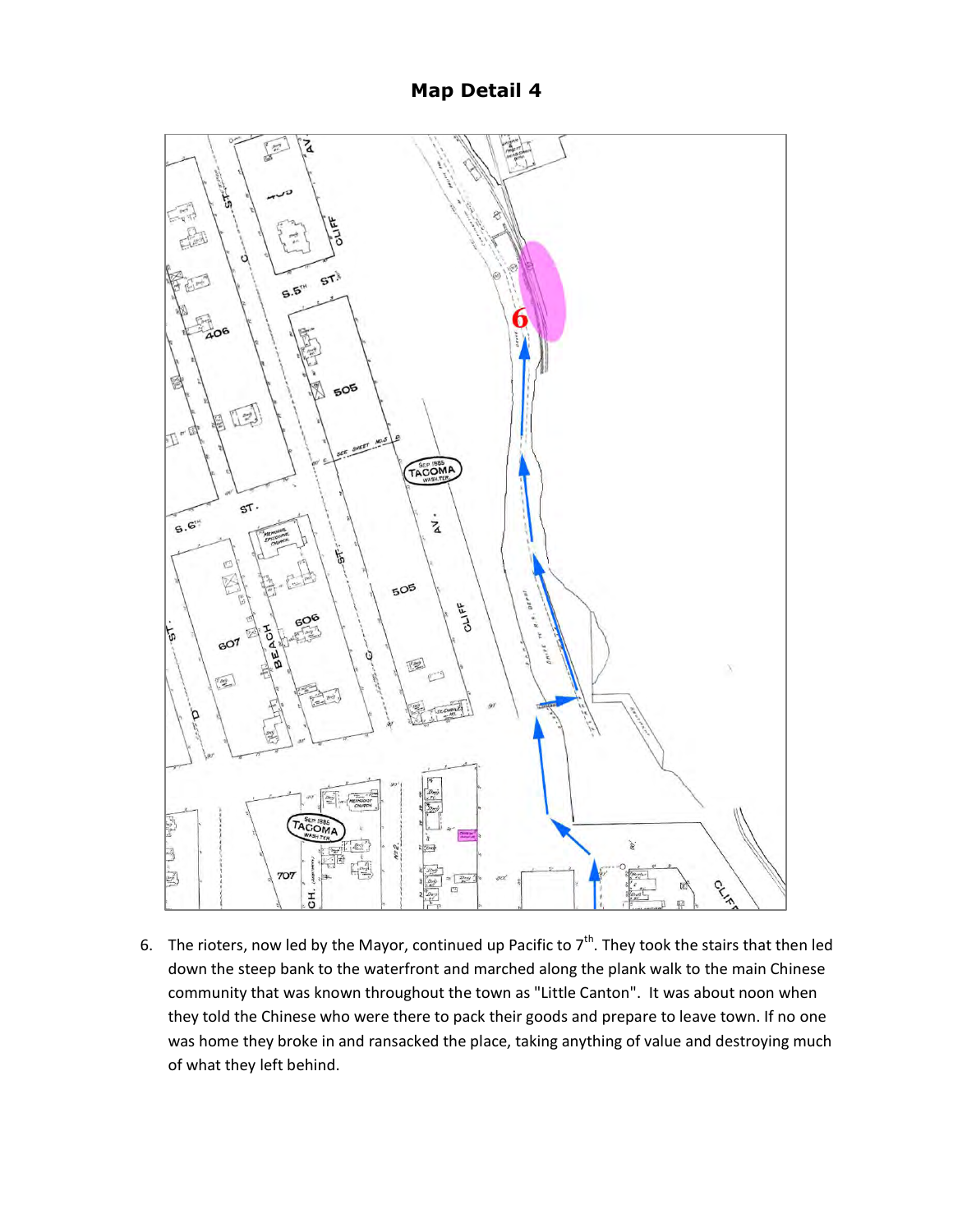### **Map Detail 5**



7. By about 1:30 the mob started herding the Chinese people from their homes and back up the bluff. Somewhere between 125 and 200 people were taken to a makeshift corral in front of the Halstead House on Pacific Avenue. They waited there without shelter in a cold rain while more Chinese people from other areas of town were brought in.